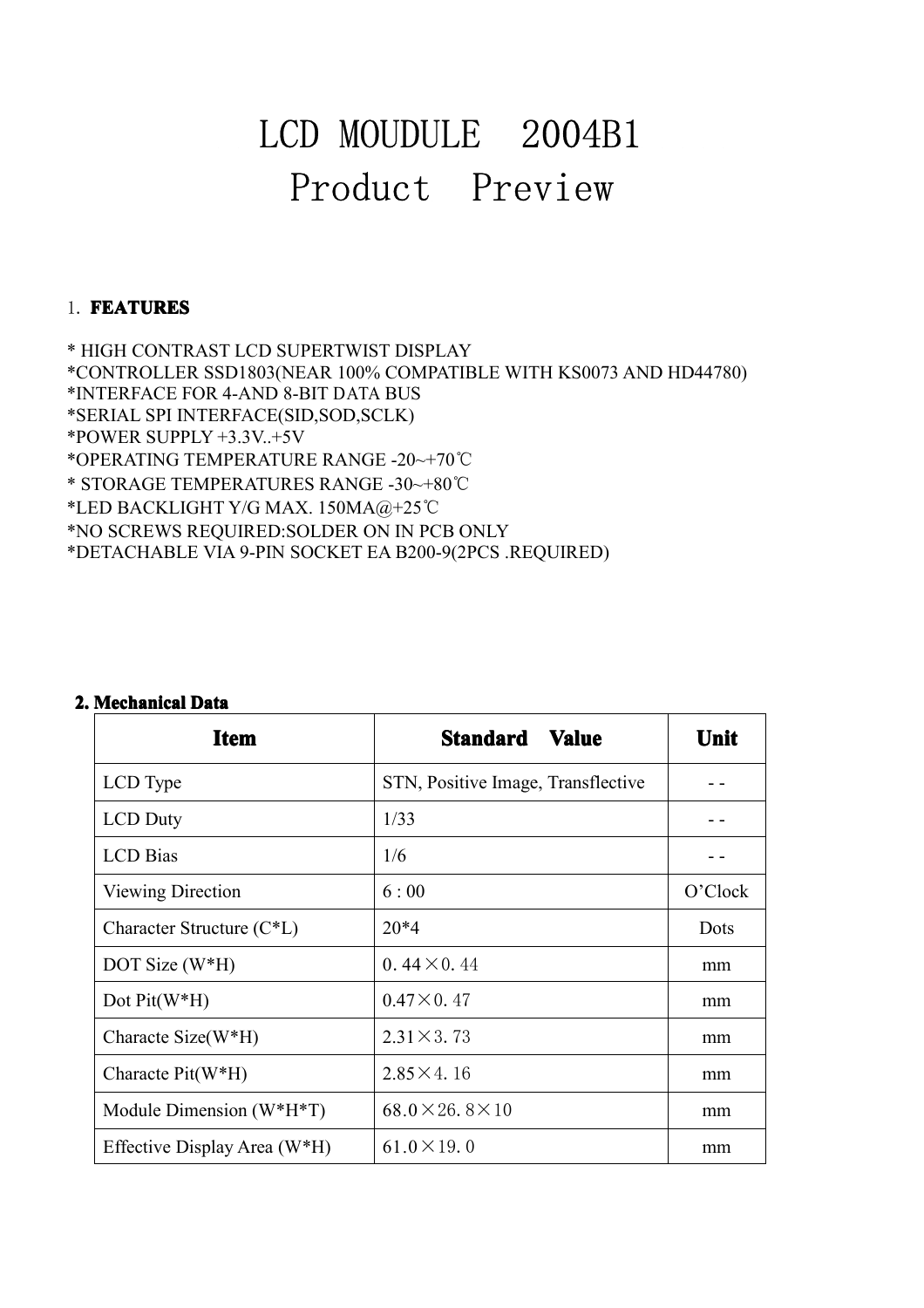#### 3.EXTERNAL DIMENSION :



#### 3.CHARACTE DIMENSION:



## **4 . PINOUT**

| Pin | Symbol Level |     | Function                   | Pin | Symbol      |                | Level Function              |
|-----|--------------|-----|----------------------------|-----|-------------|----------------|-----------------------------|
|     | VSS          |     | Power Supply 0V (GND)      | 10  | l D3        | H/L            | Display Data                |
| 2   | VDD          | н   | Power Supply +5V           | 11  | D4 (D0)     | H/L            | Display Data                |
| 3   | VEE          | ۰   | Contrast adjustment, input | 12  | D5 (D1)     | H/L            | Display Data                |
| 4   | RS (CS)      | H/L | H=Data, L=Command          | 13  | D6 (D2)     | H/L            | Display Data                |
| 5   | RW<br>(SID)  | H/L | H=Read, L=Write            | 14  | D7 (D3)     | H/L            | Display Data, MSB           |
| 6   | E (SCLK)     | н   | Enable (falling edge)      | 15  |             | $\blacksquare$ | NC (see EA DIP122-5N)       |
| 7   | DO (SOD)     | H/L | Display Data, LSB          | 16  | <b>IRES</b> |                | Reset (internal Pullup 10k) |
| 8   | D1           | H/L | Display Data               | 17  | ١A          | ٠              | LED B/L+ Resistor required  |
| 9   | D2           | H/L | Display Data               | 18  | C           | ٠              | LED B/L-                    |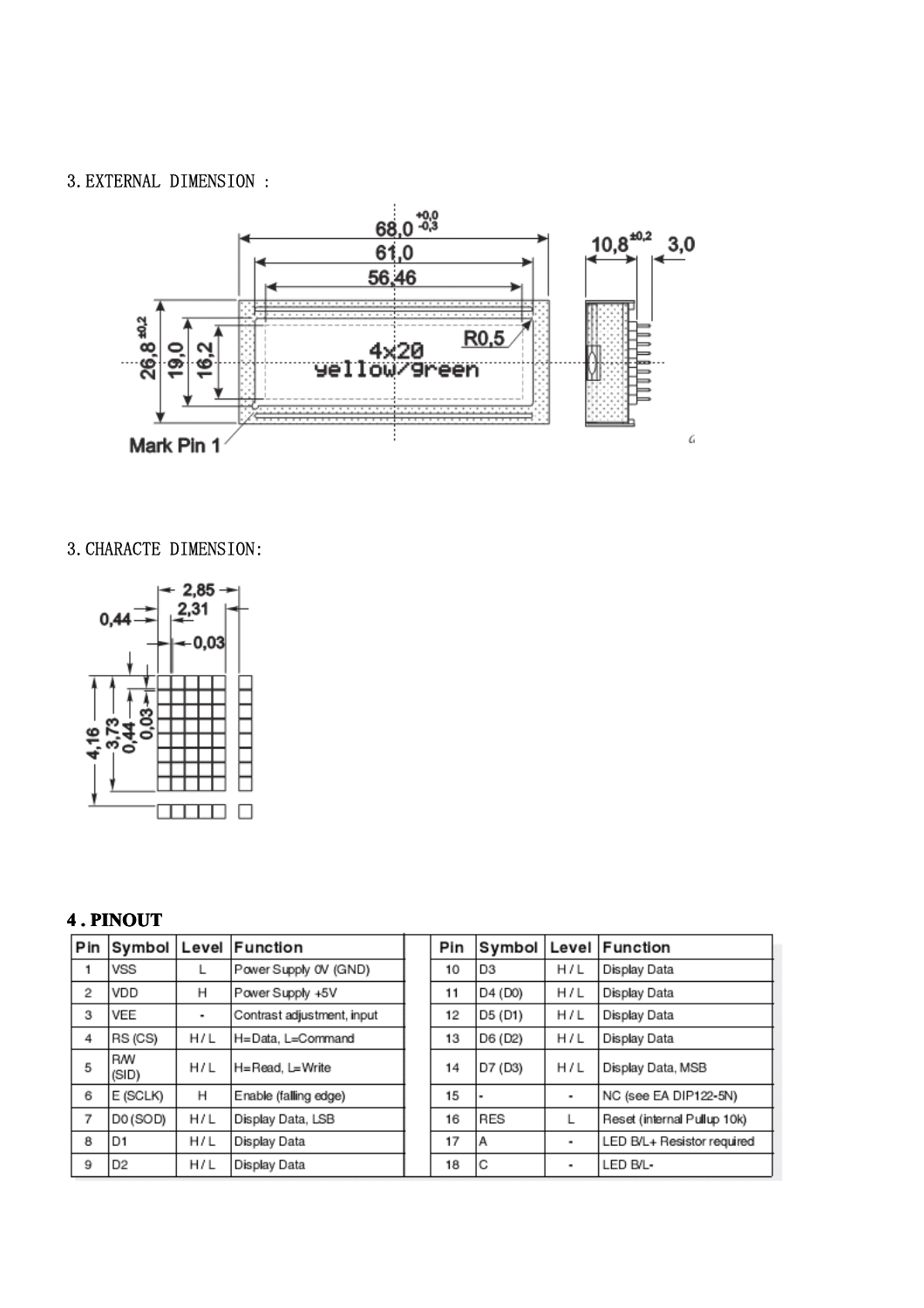# **5. TABLE OF COMMAND(SSD1803,IE=HIGH) COMMAND(SSD1803,IE=HIGH) COMMAND(SSD1803,IE=HIGH)**

|                                                        |                  |                |                |                |                  | <b>Instruction Code</b> |                | Execution       |                  |                 |                 |                                                                                                                                                                                                                                                                                                                                                                                                                            |                          |
|--------------------------------------------------------|------------------|----------------|----------------|----------------|------------------|-------------------------|----------------|-----------------|------------------|-----------------|-----------------|----------------------------------------------------------------------------------------------------------------------------------------------------------------------------------------------------------------------------------------------------------------------------------------------------------------------------------------------------------------------------------------------------------------------------|--------------------------|
| Instruction                                            | <b>RE</b>        | <b>RS</b>      | R/W            | DB7            | DB6              | DB5                     | DB4            | DB <sub>3</sub> | D <sub>B</sub> 2 | DB1             | DB <sub>0</sub> | Description                                                                                                                                                                                                                                                                                                                                                                                                                | Time (fosc<br>$= 270kHz$ |
| Clear<br>display                                       | X                | $\overline{0}$ | $\theta$       | $\overline{0}$ | $\mathbf{0}$     | $\mathbf{0}$            | $\overline{0}$ | $\theta$        | $\theta$         | $\mathbf{0}$    | $\mathbf{1}$    | Write "20H" to DDRAM. and<br>set DDRAM address to "00H"<br>from AC                                                                                                                                                                                                                                                                                                                                                         | 1.53ms                   |
| Return<br>home                                         | $\mathbf{0}$     | $\mathbf{0}$   | $\theta$       | $\mathbf{0}$   | $\mathbf{0}$     | $\mathbf{0}$            | $\theta$       | $\theta$        | $\theta$         | $\mathbf{1}$    | $\mathbf X$     | Set DDRAM address to "00H"<br>from AC and return cursor to its<br>original position if shifted. The<br>contents of DDRAM are not<br>changed.                                                                                                                                                                                                                                                                               | 1.53ms                   |
| Power<br>down<br>mode                                  | 1                | $\mathbf{0}$   | $\theta$       | $\theta$       | $\mathbf{0}$     | $\theta$                | $\theta$       | $\theta$        | $\mathbf{0}$     | $\mathbf{1}$    | <b>PD</b>       | Set power down mode bit.<br>$PD = "1"$ : power down mode<br>set.<br>$PD = "0"$ : power down mode<br>disable                                                                                                                                                                                                                                                                                                                | 39us                     |
| Entry<br>mode set                                      | $\theta$         | $\mathbf{0}$   | $\mathbf{0}$   | $\mathbf{0}$   | $\mathbf{0}$     | $\mathbf{0}$            | $\theta$       | $\mathbf{0}$    | 1                | $\mathbf{ID}$   | S               | Assign cursor moving direction.<br>$I/D = "1"$ : increment,<br>$I/D = "0"$ : decrement.<br>$S = "1"$ : make display shift of<br>the enabled lines by the DS4<br>DS1 bits in the shift enable<br>instruction.<br>$S = "0"$ : display shift disable                                                                                                                                                                          | 39us                     |
|                                                        | 1                | $\overline{0}$ | $\overline{0}$ | $\mathbf{0}$   | $\mathbf{0}$     | $\mathbf{0}$            | $\overline{0}$ | $\mathbf{0}$    | 1                | $\mathbf{1}$    | B/D             | Segment bi-direction function.<br>$BID = "0": Seg1 > Seg100,$<br>$BID = "1": Seg100 > Seg1.$                                                                                                                                                                                                                                                                                                                               |                          |
| Display<br>On/Off<br>control                           | $\boldsymbol{0}$ | $\mathbf{0}$   | $\mathbf{0}$   | $\mathbf{0}$   | $\boldsymbol{0}$ | $\mathbf{0}$            | $\mathbf{0}$   | 1               | D                | $\mathcal{C}$   | B               | Set display/cursor/blink on/off<br>$D = "1"$ : display on,<br>$D = "0"$ : display off,<br>$C = "1"$ : cursor on,<br>$C = "0"$ : cursor off,<br>$B = "1"$ : blink on,<br>$B = "0"$ : blink off.                                                                                                                                                                                                                             | 39us                     |
| Extended<br>function<br>set                            | -1               | $\mathbf{0}$   | $\mathbf{0}$   | $\mathbf{0}$   | $\mathbf{0}$     | $\theta$                | $\theta$       | 1               | <b>FW</b>        | B/W             | NW              | Assign font width, black/white<br>inverting of cursor, and 4-line<br>display mode control bit.<br>$FW = "1"$ : 6-dot font width,<br>$FW = "0"$ : 5-dot font width,<br>$B/W = "1"$ : black/white<br>inverting of cursor enable,<br>$B/W = "0"$ : black/white<br>inverting of cursor disable<br>$NW = "1"$ : 4-line display mode,<br>$NW = "0"$ : 1-line or 2-line<br>display mode                                           | 39us                     |
| Cursor or<br>display<br>shift/<br>Bias ratio<br>select | $\mathbf{0}$     | $\theta$       | $\theta$       | $\theta$       | $\mathbf{0}$     | $\Omega$                | 1              | S/C             | R/L              | BS1             | BS <sub>0</sub> | Cursor or display shift.<br>$S/C = "1"$ : display shift,<br>$S/C = "0"$ : cursor shift,<br>$R/L = "1"$ : shift to right,<br>$R/L = "0"$ : shift to left.<br>BS1:BS0 = "00": $1/4$ bias (POR<br>at display line=1) $BS1:BS0 =$<br>"01": $1/5$ bias BS1:BS0 = "10":<br>$1/6$ bias (POR at display line=2<br>or $4)$<br>$BS1:BS0 = "11" : 1/7 bias$<br>*Note: BS1 and BS0 are only<br>activated in internal divider<br>option | 39 <sub>us</sub>         |
| Shift<br>enable                                        | 1                | $\overline{0}$ | $\theta$       | $\overline{0}$ | $\mathbf{0}$     | $\overline{0}$          | 1              | DS4             | DS3              | DS <sub>2</sub> | DS1             | (when $DH = "1")$<br>Determine the line for display<br>shift.<br>$DS1 = "1/0"$ : 1st line display<br>shift enable/disable<br>$DS2 = "1/0"$ : 2nd line display<br>shift enable/disable<br>$DS3 = "1/0"$ : 3rd line display<br>shift enable/disable<br>$DS4 = "1/0"$ : 4th line display<br>shift enable/disable.                                                                                                             | 39us                     |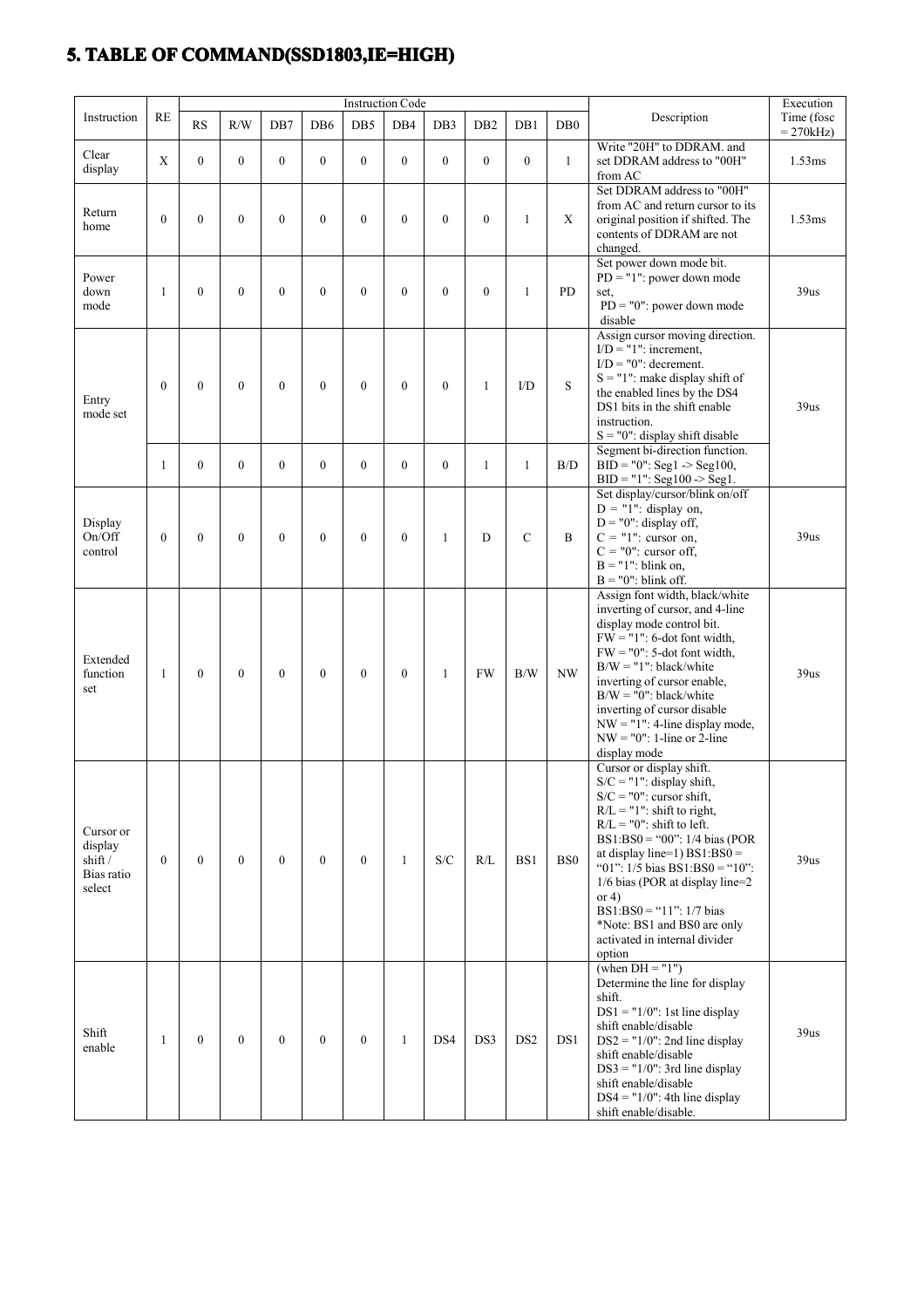| Scroll<br>enable                             | 1                | $\theta$         | $\mathbf{0}$   | $\overline{0}$   | $\boldsymbol{0}$         | $\theta$                 | $\mathbf{1}$             | HS4                      | HS3                                  | HS <sub>2</sub>          | HS1                            | (when $DH = "0")$<br>Determine the line for horizontal<br>smooth scroll.<br>$HS1 = "1/0"$ : 1st line dot scroll<br>enable/disable<br>$HS2 = "1/0"$ : 2nd line dot scroll<br>enable/disable<br>$HS3 = "1/0"$ : 3rd line dot scroll<br>enable/disable<br>$HS4 = "1/0"$ : 4th line dot scroll<br>enable/disable.                                                                                                                                                                 | 39us |
|----------------------------------------------|------------------|------------------|----------------|------------------|--------------------------|--------------------------|--------------------------|--------------------------|--------------------------------------|--------------------------|--------------------------------|-------------------------------------------------------------------------------------------------------------------------------------------------------------------------------------------------------------------------------------------------------------------------------------------------------------------------------------------------------------------------------------------------------------------------------------------------------------------------------|------|
| Function<br>set                              | $\boldsymbol{0}$ | $\boldsymbol{0}$ | $\mathbf{0}$   | $\boldsymbol{0}$ | $\boldsymbol{0}$         | 1                        | DL                       | N                        | RE<br>(0)                            | DH                       | <b>REV</b>                     | Set interface data length<br>$DL = "1": 8-bit,$<br>$DL = "0"$ : 4-bit<br>Numbers of display line when<br>$NW = "0",$<br>$N = "1": 2-line,$<br>$N = "0": 1$ -line<br>Extension register, RE("0")<br>Shift/scroll enable<br>$DH = "1"$ : display shift enable<br>$DH = "0"$ : dot scroll enable.<br>Reverse bit<br>$REV = "1"$ : reverse display,<br>$REV = "0"$ : normal display.                                                                                              | 39us |
|                                              | 1                | $\overline{0}$   | $\mathbf{0}$   | $\mathbf{0}$     | $\boldsymbol{0}$         | 1                        | DL                       | N                        | RE<br>(1)                            | <b>BE</b>                | $\theta$                       | Set DL, N, RE("1")<br>CGRAM/SEGRAM blink<br>enable<br>$BE = "1/0":$<br>CGRAM/SEGRAM blink<br>enable/disable                                                                                                                                                                                                                                                                                                                                                                   |      |
| set<br><b>CGRAM</b><br>address               | $\mathbf{0}$     | $\theta$         | $\overline{0}$ | $\mathbf{0}$     | $\mathbf{1}$             | AC5                      | AC4                      | AC3                      | AC2                                  | AC1                      | AC0                            | Set CGRAM address in address<br>counter.                                                                                                                                                                                                                                                                                                                                                                                                                                      | 39us |
| set<br><b>SEGRAM</b><br>address              | $\mathbf{1}$     | $\overline{0}$   | $\theta$       | $\overline{0}$   | $\mathbf{1}$             | X                        | X                        | AC3                      | AC2                                  | AC1                      | AC0                            | Set SEGRAM address in<br>address counter.                                                                                                                                                                                                                                                                                                                                                                                                                                     | 39us |
| set<br><b>DDRAM</b><br>address               | $\boldsymbol{0}$ | $\overline{0}$   | $\overline{0}$ | $\mathbf{1}$     | AC <sub>6</sub>          | AC5                      | AC4                      | AC3                      | AC <sub>2</sub>                      | AC1                      | AC0                            | Set DDRAM address in address<br>counter.                                                                                                                                                                                                                                                                                                                                                                                                                                      | 39us |
| set scroll<br>quantity                       | $\mathbf{1}$     | $\overline{0}$   | $\overline{0}$ | $\mathbf{1}$     | X                        | SQ <sub>5</sub>          | SQ4                      | SQ3                      | SQ <sub>2</sub>                      | SQ1                      | SQ <sub>0</sub>                | Set the quantity of horizontal dot<br>scroll.                                                                                                                                                                                                                                                                                                                                                                                                                                 | 39us |
| Read busy<br>flag and<br>address/<br>part ID | X                | $\mathbf{0}$     | 1              | BF               | AC6<br>$\sqrt{2}$<br>ID6 | AC5<br>$\sqrt{2}$<br>ID5 | AC4<br>$\sqrt{2}$<br>ID4 | AC3<br>$\sqrt{2}$<br>ID3 | AC <sub>2</sub><br>$\sqrt{2}$<br>ID2 | AC1<br>$\sqrt{2}$<br>ID1 | $\rm AC0$<br>$\sqrt{2}$<br>ID0 | Can be known whether during<br>internal operation or not by<br>reading BF. The contents of<br>address counter or the part ID<br>can also be read. When it is read<br>the first time, the address counter<br>can be read. When it is read the<br>second time, the part ID can be<br>read.<br>* In the Serial Interface, data<br>can only be read in Continuous<br>Read Operation, details please<br>refer to Fig. 7-12.<br>$BF = "1"$ : busy state<br>$BF = "0"$ : ready state | 0us  |
| write data                                   | $\mathbf X$      | $\mathbf{1}$     | $\overline{0}$ | D7               | D <sub>6</sub>           | D <sub>5</sub>           | D <sub>4</sub>           | D <sub>3</sub>           | D <sub>2</sub>                       | D <sub>1</sub>           | D <sub>0</sub>                 | Write data into internal RAM<br>(DDRAM / CGRAM /<br>SEGRAM).                                                                                                                                                                                                                                                                                                                                                                                                                  | 43us |
| read data                                    | $\mathbf X$      | $\mathbf{1}$     | $\mathbf{1}$   | D7               | D <sub>6</sub>           | D <sub>5</sub>           | D <sub>4</sub>           | D <sub>3</sub>           | D2                                   | D <sub>1</sub>           | D <sub>0</sub>                 | Read data from internal RAM<br>(DDRAM / CGRAM /<br>SEGRAM).                                                                                                                                                                                                                                                                                                                                                                                                                   | 43us |

NOTES**:**

1. When an MPU program with busy flag (DB7) checking is made, 1/2 fosc (is necessary) for executing the next instruction by the "E" signal after the busy flag (DB7) goes to"Low"

2. "X": Don't care